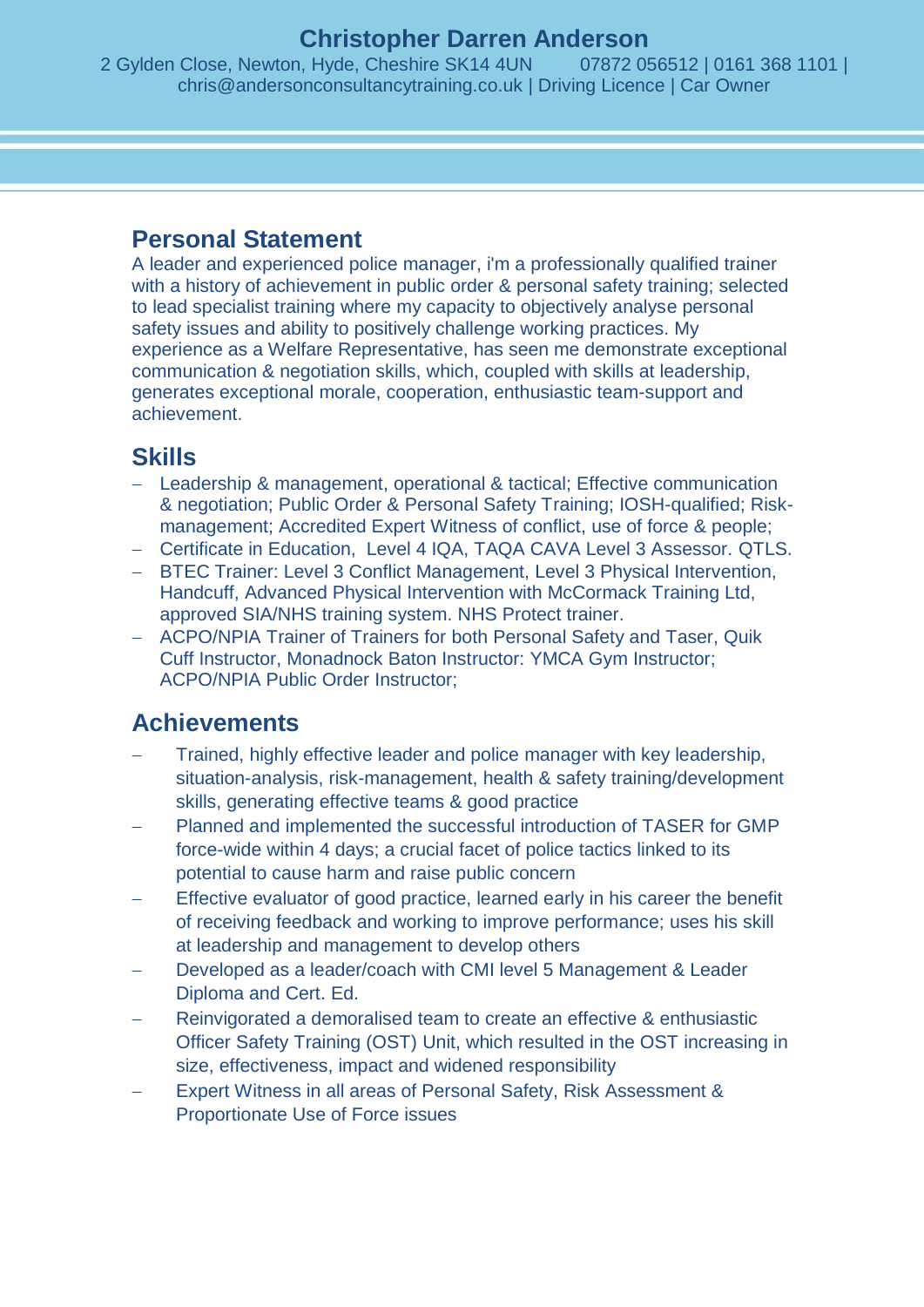- Unique experience transporting high-profile prisoners between UK to USA & Europe, involving public safety, liaison between major agencies/govt. depts., creating Force Policy without a single civil claim
- Published in Police Journal "Are we as safe as we could be?", an article on personal safety for officers identifying legislation and use of force issues, advised on Scott & Bailey TV series and YouTube video on passing the police fitness test.
- Welfare representative, representing members in criminal & grievance issues & enforcing regulations
- Awarded various commendations by Chief Officers, Judges and FBI for leadership, with terms used such as 'Dedication', 'Bravery', 'Effective Investigation' and 'Professionalism" and as Expert Witness

#### **Work Experience**

#### **Anderson Consultancy Training Ltd (Director) Sept 2012 –**

Provider of specialised training in conflict management to organisations and members of the public - personal safety awareness and expert opinion in use of force to the IPCC, Coroner's Court and Police Federation.

Associate Trainer with Bluelight Consultancy (College of Policing Approved Provider) delivering the Certificate in Knowledge of Policing specialising in Conflict Management and Search procedures. Lead role in writing the specific package in relation to Search and Conflict Management which has been accredited by the Skills for Justice.

Assessor for Bluelight Consultancy providing independent assessment of all modules for all students to ensure fairness, equality and compliance with the Skills for Justice criteria and continuity for Bluelight Consultancy.

Accredited provider of security guard training, door supervisor training and physical intervention training to various public bodies and persons.

Provided expert team as Search Coordinator's for high profile concerts required to assess security and search arrangements for the entry of 80,000 persons to ensure safety and professional independent advice.

Delivering and supporting public order training and personal safety training to all levels on an international basis, conducting assessments of training and developmental needs for the countries and formulating targeted training plans to address the customer needs.

Consultant and provided a training package and training to Jordanian Gendarmerie on behalf of the British Embassy Policing Support team, Amman Jordan.

Attendance on CPD seminar's in Use of force.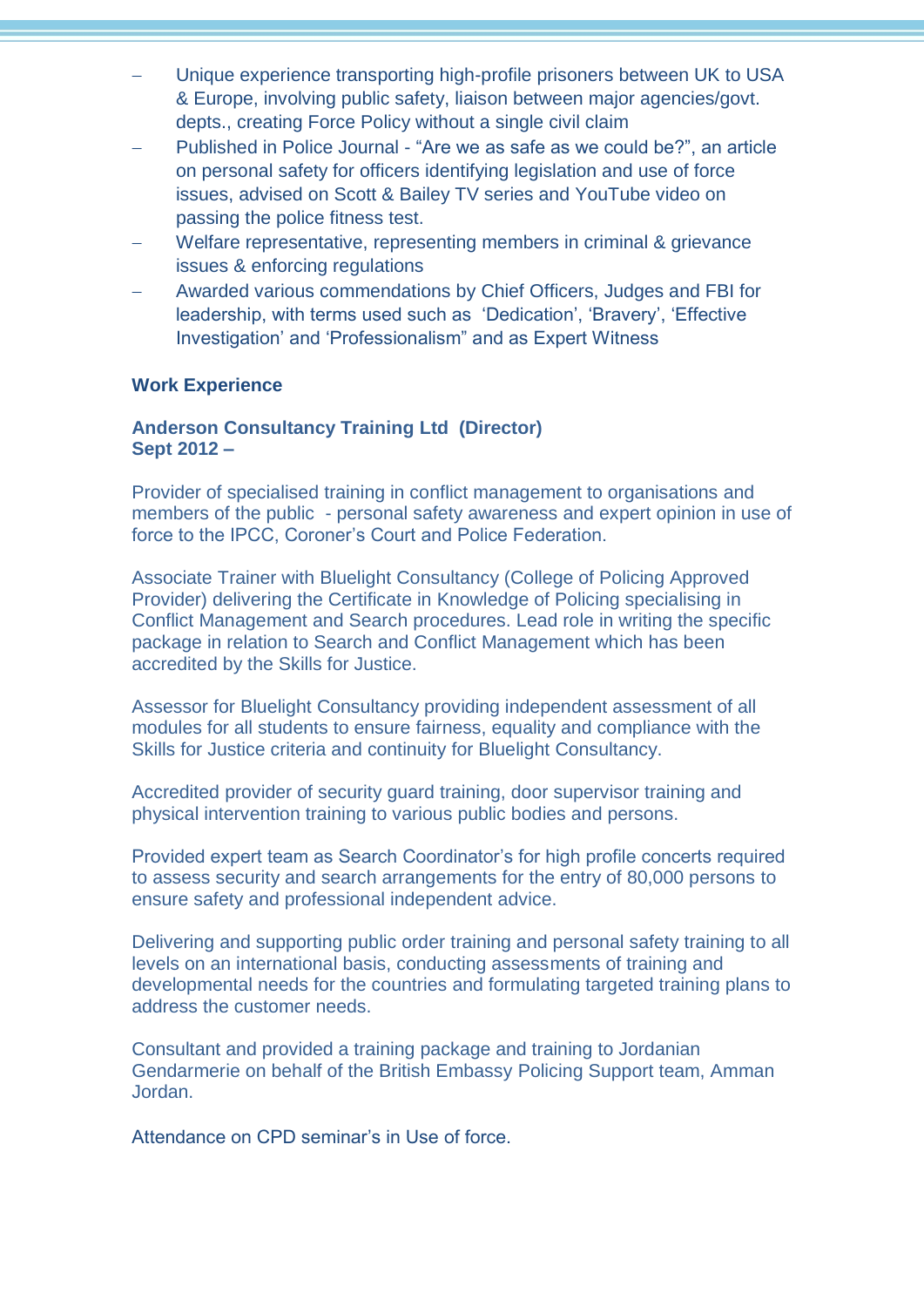#### **Work Experience**

## **Greater Manchester Police, Manchester Sergeant**

Mar 2005 - Sept 2012 **Duties** 

Supervise officers with the department;Train officers of all ranks in Public Order and Self Defence Tactics;Liaise with divisional personnel;Liaise with other forces re their training methods;Attend national meetings in relation to ACPO guidelines,CPS Guidelines;

Plan all the training for approx 8000 police officers, Civilian Detention Officers, PCSO's, Police Staff, (in total approx 12,000 persons per year) and Implement training plan; Assess staff and students to NVQ modules; Conduct Risk assessments and ensure lesson plans adhere to relevant guidelines; Established new Force Policy in such areas as officer safety training, planned and conducted a four-day implementation of TASER training for all 12,000 members of GMP, establishing fitness and lifestyle management for all new recruits to the force; unique achievement overseeing transportation of prisoners from UK to USA & Europe and played a lead role in developing training then recruiting delegates to qualify them for escort of high-risk prisoners without a single case of civil litigation; liaison with the airlines, security and passenger airlines regarding safety and transportation of prisoners; Development of training courses and lesson plans; Provide advice and development on fitness and training too students and commanders; Provide expert opinion on use of force issues providing over 200 statements for the organisation and IPCC, Coroners and Crown court ;Attend Command meeting in respect of Health and Safety Issues of Officer Safety training; (cases listed below)

### **Greater Manchester Police, Manchester Sergeant**

#### Oct 2000 - Mar 2005

Supervise staff ; Deploy/allocate workload;Maintain and monitor staff; Deal with and investigate complaints against officers;General Patrol Duties;Liaise with outside organisations such as YOT, Social Services, and Probation Services and Solicitors;Check All Evidential Files submitted regarding evidence, Case Preparation;Monitor Incidents attending and dealing with all serious incidents;To authorise the detention of arrested persons;Comply with codes of practice and PACE 1984;Check ICR files submitted;Use ICIS system;Deal with Solicitors, Social Workers, Probation Officers, Police Surgeons;Check evidence and decision for charge as per CPS guidelines;Ensure Safe detention of persons: Monitor welfare, development and staff appraisals

### **Greater Manchester Police, Manchester Constable**

Aug 1992 - Oct 2000 **Duties** 

To provide a fully trained fast responding group of officers capable of dealing with serious outbreaks of public order;To assist with hijack or hostage situations, containment of armed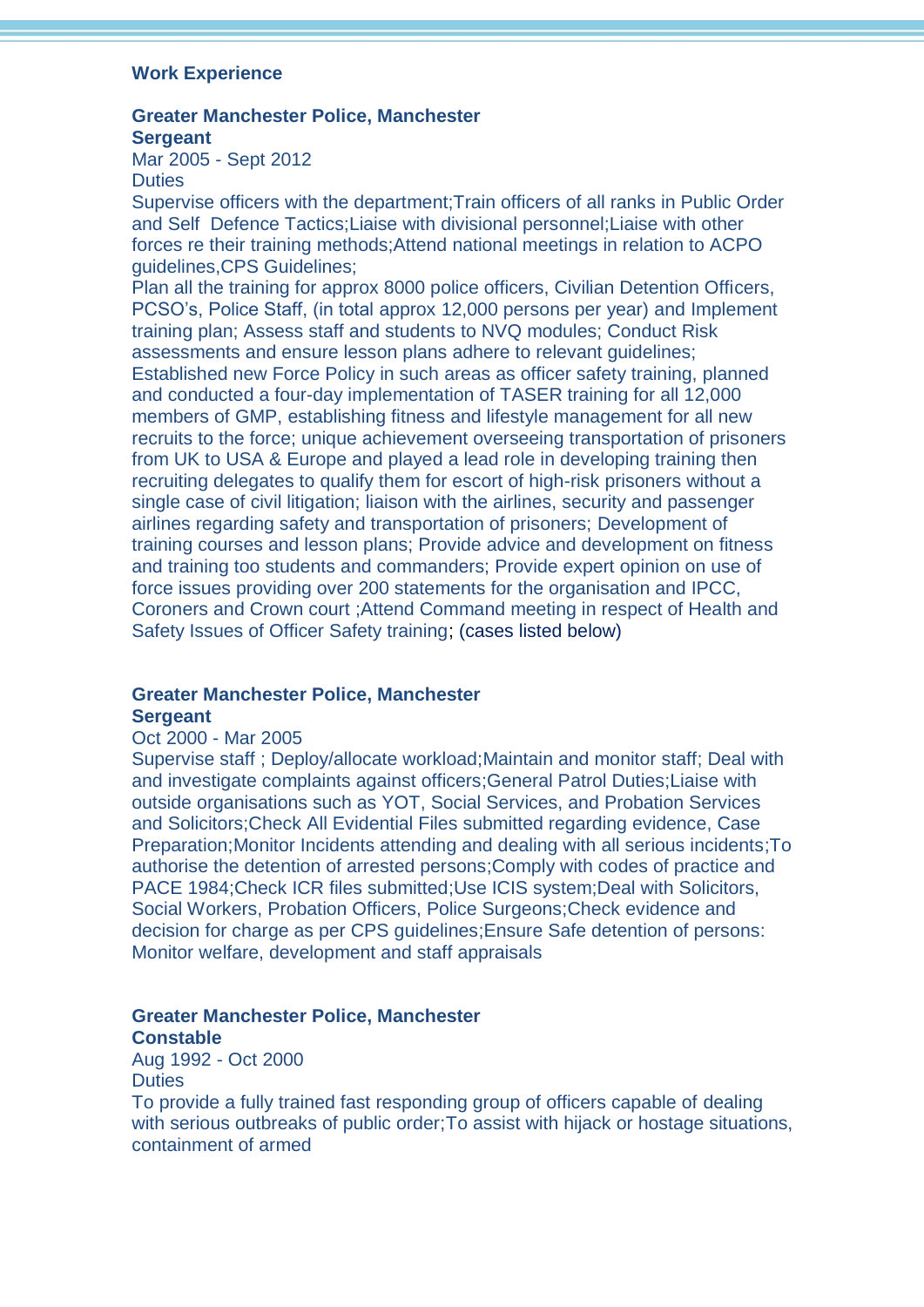criminals or other firearm incidents;To conduct specialist searching for VIP's or crime investigations;Evacuation and cordon procedures;To police parades and demonstrations

To assist in the general policing of divisions providing resources;To assist in major crime enquiries with house to house and searching;The policing of football matches;Patrol Officer, Custody clerk, Intoximeter Operator, General Police Duties.

#### **Education**

### **Cardiff University, Cardiff**

Sept 2011 - Sept 2011 Cardiff University Bond Solon (CUBS) Expert Witness

#### **Wigan and Leigh College, Wigan**

July 2010 - Sept 2011 Management and Leadership Diploma Level 5

#### **Huddersfield university, Huddersfield**

Aug 2008 - July 2009 Certificate In Education

#### **Mansfield High School, Brierfield**

Aug 1979 - June 1984 4 O levels Grade C **Maths English History** Art and Design

#### **References**

References are available on request.

#### Relevant Expert Opinion Cases

| <b>Date</b> | <b>Name</b> | Allegation       | Requesting       | <b>Outcome</b>     |
|-------------|-------------|------------------|------------------|--------------------|
|             |             |                  | Party            |                    |
| August 2008 | U/K         | <b>Excessive</b> | <b>GMP</b>       | <b>Advice</b>      |
|             |             | Use of Force     | Professional     |                    |
|             |             |                  | <b>Standards</b> |                    |
| September   | Costello    | <b>Excessive</b> | <b>GMP</b>       | <b>Required to</b> |
| 2008        |             | Use of Force     | Professional     | Resign             |
|             |             |                  | <b>Standards</b> |                    |